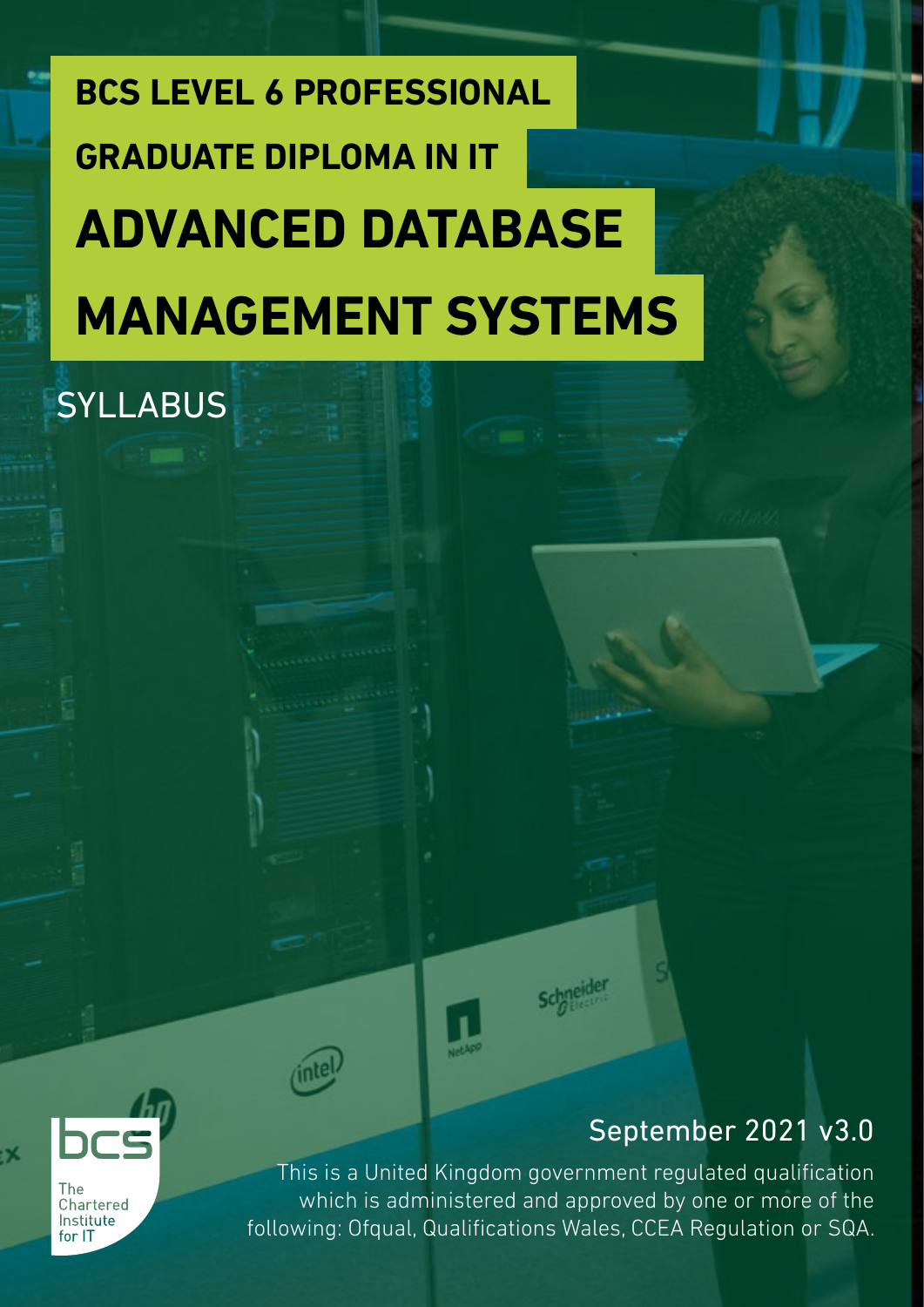### **CONTENTS**

- Introduction 3.
- 4. Qualification Suitability and Overview
- 4. SFIA Levels
- Learning Outcomes 5.
- **6.** Syllabus
- 10. Examination Format
- Question Weighting 10.
- Recommended Reading 11.
- Using BCS Books 12.
- Document Change History 13.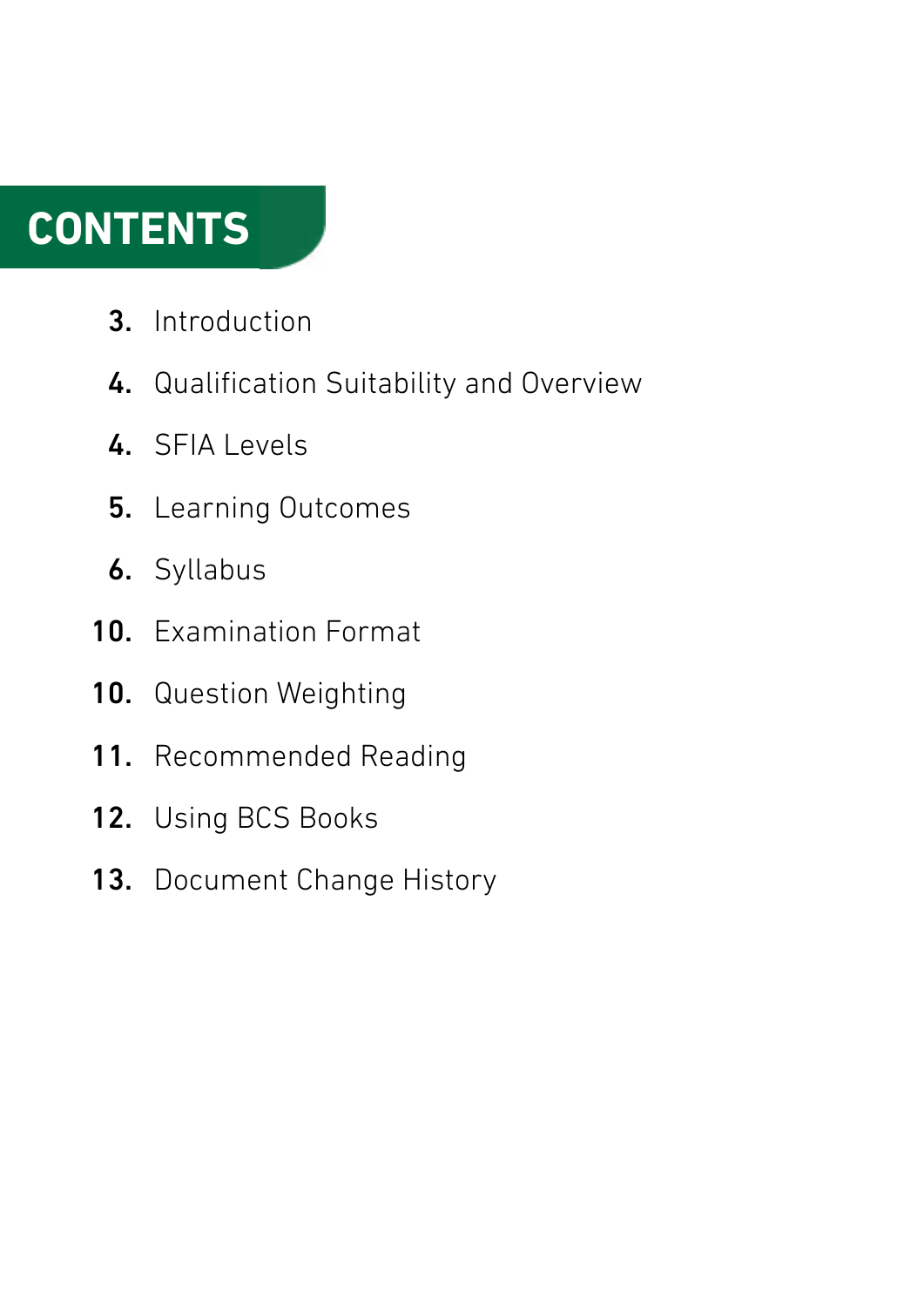

### **Introduction**

The final stage within the BCS three-stage Higher Education Qualification programme, the Level 6 Professional Graduate Diploma (PGD) enables candidates who have already achieved the Level 5 Diploma in IT to gain depth of knowledge and expertise in their field.

Our modules have been created in-line with the SFIAPlus framework and latest developments in the industry, giving you a competitive edge in the IT job market and showing your dedication to the industry. You will have the opportunity to learn about topics such as advanced database management, network information systems, web engineering and programming paradigms, as well as to build upon knowledge and skills developed during the Level 5 Diploma.

To successfully achieve the qualification, candidates need to complete:

- · One core module (Professional Project in IT)
- Four optional modules

Depending on entrance conditions, completing the Level 6 PGD in IT may support entry onto a Master's degree course at selected global universities.

#### **Advanced Database Management Systems optional module**

The Advanced Database Management Systems module is an optional module that forms part of the Level 6 PGD in IT – the final stage within the BCS three-stage Higher Education Qualification programme.

Candidates will be given a detailed insight into relational systems and how to implement them. The module will also develop candidates' knowledge of current themes and advances in relational database systems, object-oriented programming, and XML database systems. Furthermore, candidates will evaluate emerging architectures for database management systems and further develop their understanding of the impact that emerging database standards may have on facilities provided by future database management systems.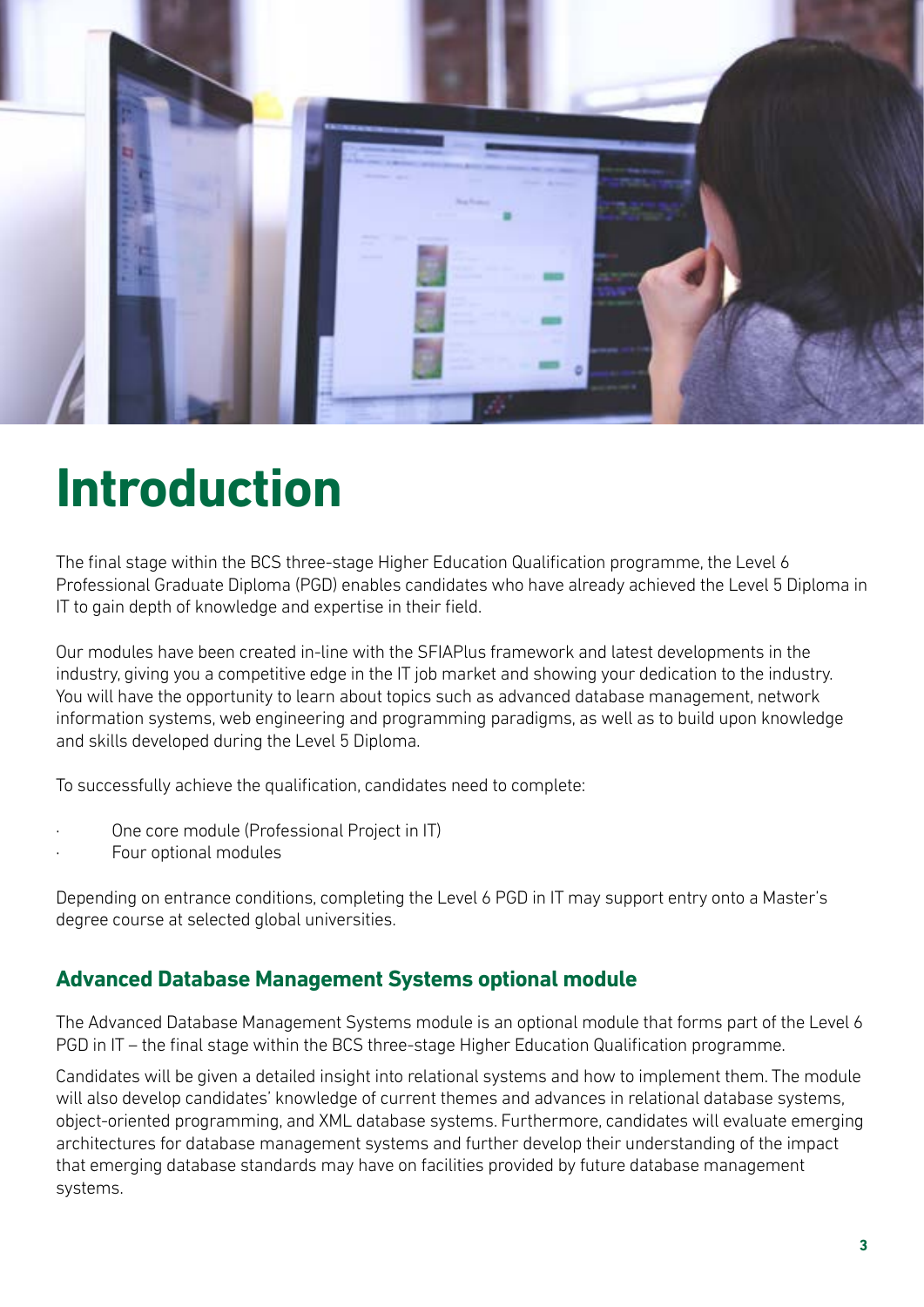# **Qualification Suitability and Overview**

Candidates must have achieved the Diploma in IT or have an appropriate exemption in order to be entered for the Professional Graduate Diploma (PGD). Candidates can study for this PGD by attending a training course provided by a BCS accredited Training Provider or through self-study, although it is strongly recommended that all candidates register with an approved centre. Studying with an approved centre will deliver significant benefits.

Candidates are required to become a member of BCS, The Chartered Institute for IT, to sit and be awarded the qualifications. Candidates may apply for a four-year student membership that will support them throughout their studies.

The Level 6 PGD is suitable for professionals wishing to gain an advanced formal IT qualification, and this module may be particularly relevant for candidates interested in career opportunities such as data science, informatics and data engineering.

| <b>Total Qualification Time</b> | <b>Guided Learning Hours</b> | <b>Assessment Time</b> |
|---------------------------------|------------------------------|------------------------|
| (Certificate)                   | (Module)                     | (Exam)                 |
| 1414 hours                      | 250 hours                    | <b>Three hours</b>     |

### **SFIA Levels**

This award provides candidates with the level of knowledge highlighted within the table, enabling candidates to develop the skills to operate successfully at the levels of responsibility indicated.

| <b>Level</b><br>K7 | <b>Levels of Knowledge</b> | <b>Levels of Skill and Responsibility (SFIA)</b><br>Set strategy, inspire and mobilise |
|--------------------|----------------------------|----------------------------------------------------------------------------------------|
| K <sub>6</sub>     | Evaluate                   | Initiate and influence                                                                 |
| K5                 | Synthesise                 | Ensure and advise                                                                      |
| K4                 | Analyse                    | Enable                                                                                 |
| K3                 | <b>Apply</b>               | <b>Apply</b>                                                                           |
| K <sub>2</sub>     | <b>Understand</b>          | <b>Assist</b>                                                                          |
| K <sub>1</sub>     | <b>Remember</b>            | <b>Follow</b>                                                                          |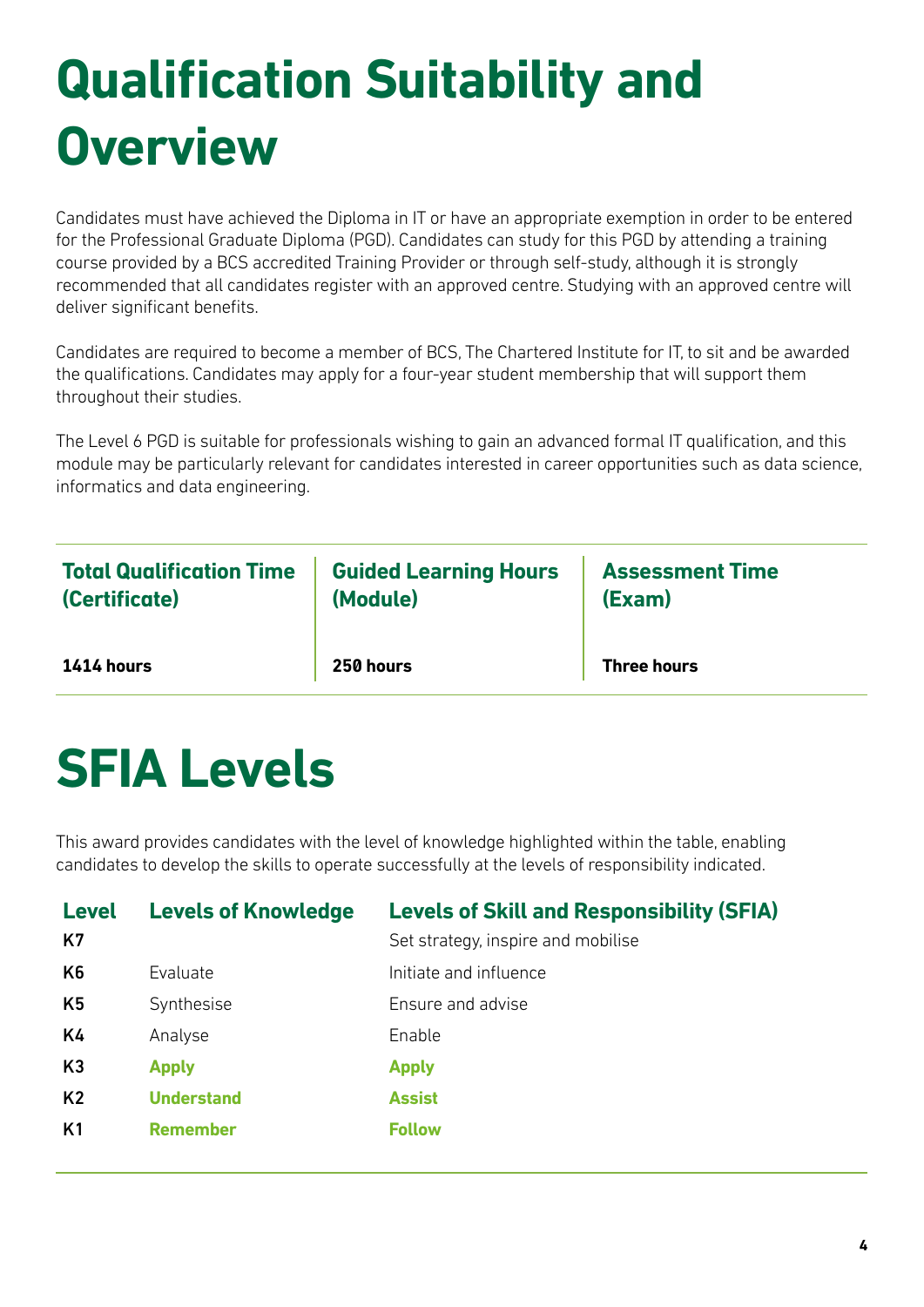#### **SFIA Plus**

This syllabus has been linked to the SFIA knowledge skills and behaviours required at Level 6.

#### **DBAD4**

Uses database management system software and tools, and knowledge of logical database schemata, to investigate problems and collect performance statistics and create reports. Carries out routine configuration, installation, and reconfiguration of database and related products. Develops and configures tools to enable automation of database administration tasks. Identify problems and issues and recommend corrective actions.

#### **DTAN4**

Investigates corporate data requirements, and applies data analysis, design, modelling, and quality assurance techniques, to establish, modify or maintain data structures and their associated components (entity descriptions, relationship descriptions, attribute definitions). Provides advice and guidance to database designers and others using the data structures and associated components.

#### **DBDS4**

Develops and maintains specialist knowledge of database and data warehouse concepts, design principles, architectures, software and facilities. Assesses proposed changes to object/data structures, in order to evaluate alternative options. Implements physical database designs to support transactional data requirements for performance and availability. Implements data warehouse designs that support demands for business intelligence and data analytics.

Further detail around the SFIA Levels can be found at [www.bcs.org/levels.](https://www.bcs.org/media/5165/sfia-levels-knowledge.pdf)

# **Learning Outcomes**

Upon completion of this module, candidates will be able to:

- Critically assess new developments in database technology.
- Interpret and explain the impact of emerging database standards.
- Evaluate the contribution of database theory to practical implementations of database management systems.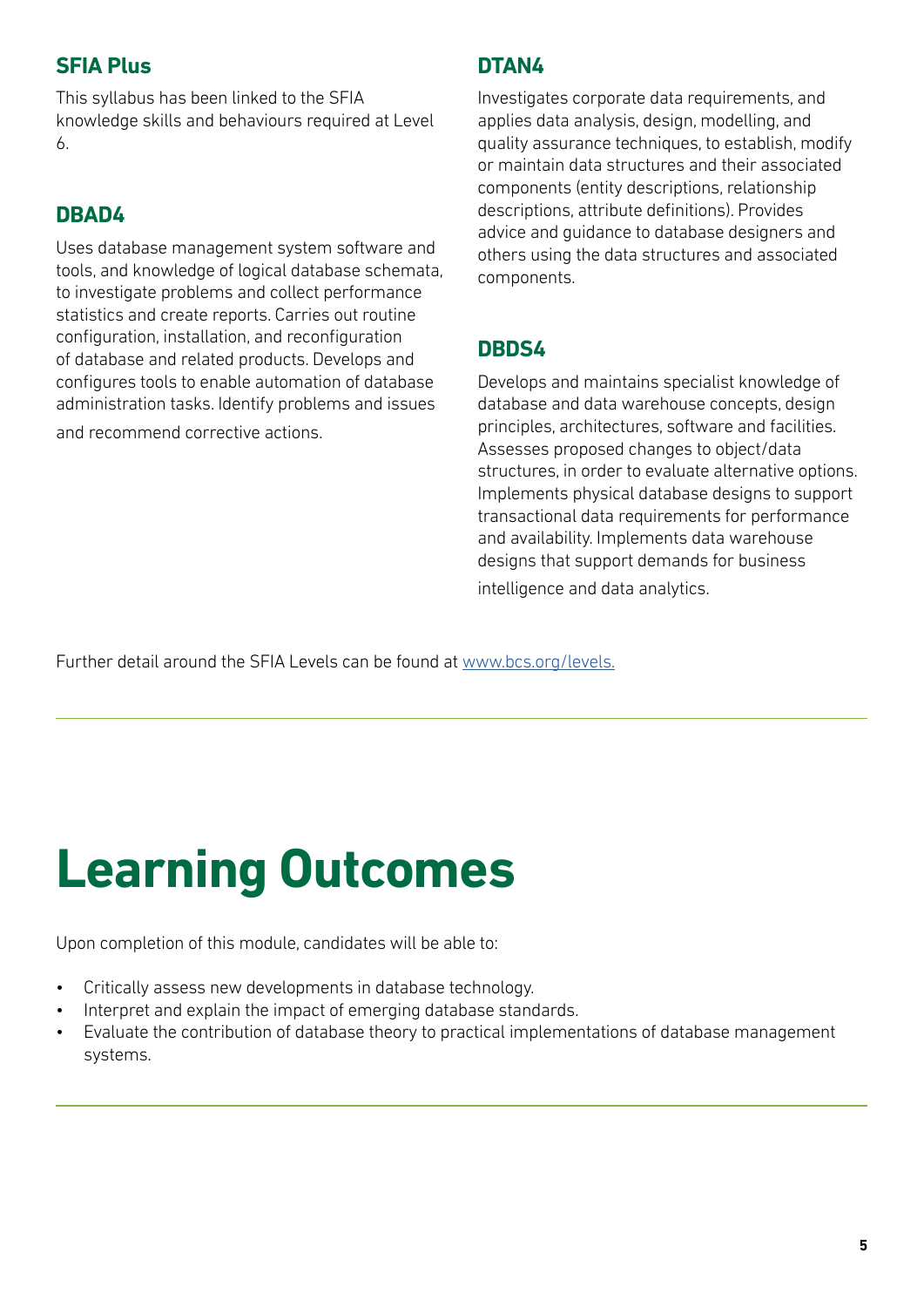### **Syllabus**

#### **1. Relational theory and concepts**

#### **Learners will be able to:**

**1.1** Explain theoretical concepts.

#### **Indicative content**

#### **Guidance**

**Guidance**

a. Foundations of relational systems.

Candidates will be required to have knowledge of relational algebra.

**1.2** Describe the relational model.

#### **Indicative content**

- a. Conformity and integrity
- b. Use of constraints
- c. Mapping design approaches to relational systems

Candidates will need knowledge of relational algebra and should understand the value of integrity constraints. They should be well-practised in design approaches and implications of design techniques on table design.

#### **2. Processing database data**

#### **Learners will be able to:**

**2.1** Describe advanced SQL programming.

#### **Indicative content**

#### **Guidance**

a. Using SQL in querying and manipulating data and data objects

Candidates should be aware of basic constructs such as joins and subqueries and be able to evaluate a range of alternative solutions to query requirements. They should have a knowledge of the unpredictable and unreliable nature of SQL. This topic is mainly relevant to database development.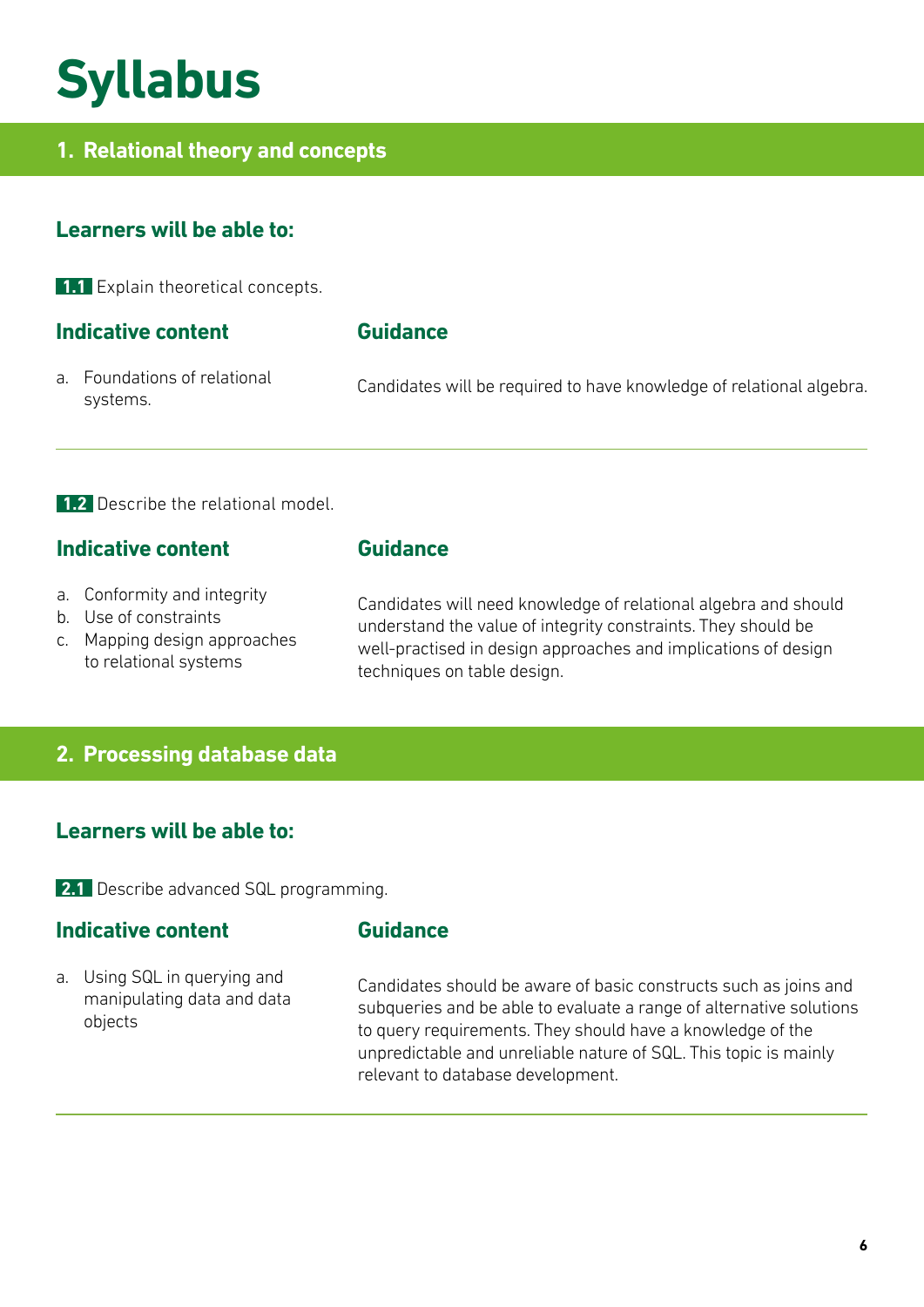**2.2** Explain query optimisation.

#### **Indicative content**

- a. Query transformations
- b. Optimisation approaches
- c. Use of constraints
- d. Creation and use of a variety of index types

#### **Guidance**

Candidates should understand the way in which optimisers work. This includes the ability to transform query specifications, use appropriate indexes and constraints to perform efficient retrieval of data. Candidates will also need to consider parsing as part of the process.

**2.3** Explain concurrency control and transaction management.

#### **Indicative content**

#### **Guidance**

- a. The ACID principle
- b. Two-phase locking and deadlocks
- c. Recovery and transaction design

Candidates should have a detailed knowledge of the ANSI ACID principle for transactions - particularly the isolation levels, as these are markedly different in the leading databases.

**2.4** Describe database performance tuning.

#### **Indicative content**

#### **Guidance**

- a. Maximising storage and memory usage
- b. Memory components and caching techniques

This area is mainly relevant to administration and the Database Administrator. Balancing system resource usage is an important part of tuning the database. Candidates should have a firm understanding of important aspects, such as using appropriate storage technology, and techniques, such as data compression.

**2.5** Explain distributed relational systems.

#### **Indicative content**

#### **Guidance**

a. Data replication:

- i. Synchronous
- ii. Asynchronous
- c. The Two-Phase Commit protocol and its weaknesses
- d. Implications for cloud storage

Candidates should be able to distinguish between truly distributed databases (as in C. J. Date's twelve rules), and those which only partially implement them - often in involving replication techniques. Candidates should have a solid understanding of network issues and protocols such as Two-Phase commit.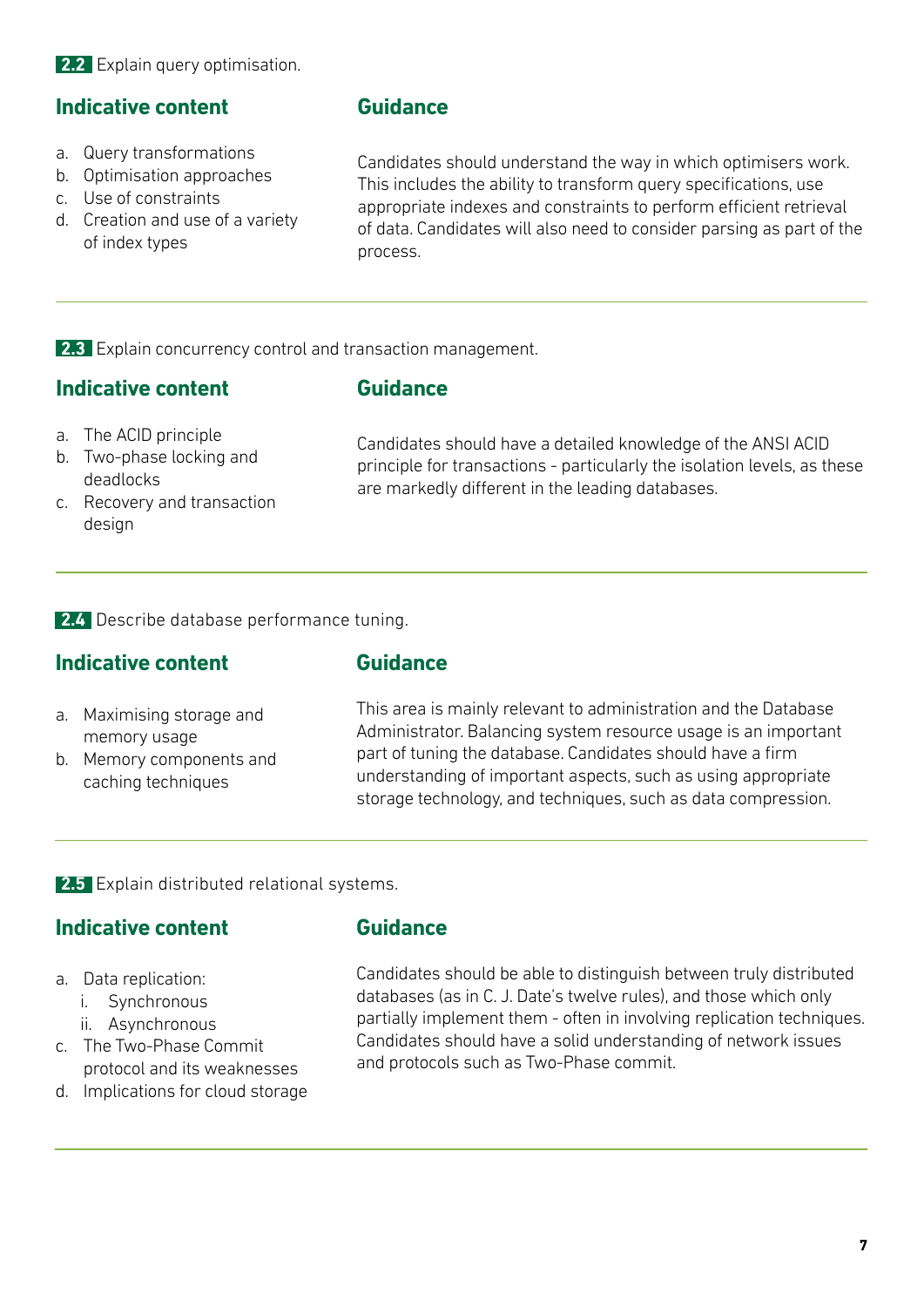#### **3. Post-relational systems**

#### **Learners will be able to:**

**3.1** Demonstrate use of object-oriented systems.

#### **Indicative content**

#### **Guidance**

- a. Object oriented database management systems
- b. Deductive database management systems
- c. Spatial database management systems
- d. Temporal database management systems
- e. Constraint database management systems

Candidates should understand the reasons behind development of and the perceived need for object support within the database. Candidates should be familiar with Object-relational systems and reasons for using them.

**3.2** Describe new database management systems.

#### **Indicative content**

#### **Guidance**

- a. New database applications and architectures, e.g.:
	- i. Data warehousing
	- ii. Multimedia
	- iii. Mobility
	- iv. NoSQL
	- v. Native XML databases (NXD)
	- vi. Document-oriented databases
	- vii. Statistical databases

Candidates should recognise the limitations of relational systems and the way in which new technologies such as NoSQL, documentoriented, key-value pair databases and the like attempt to alleviate some of the issues.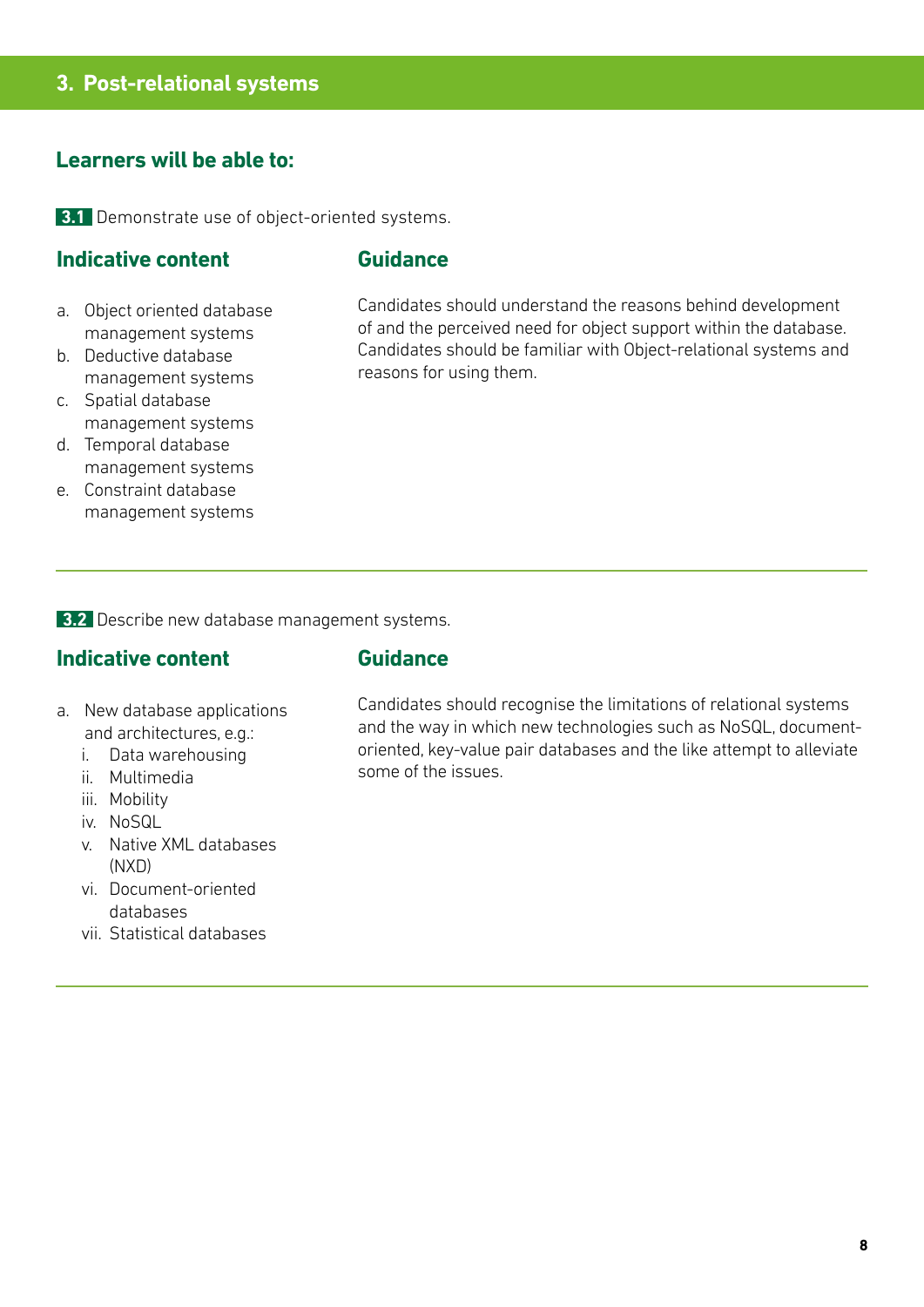#### **4. Using standards**

#### **Learners will be able to:**

**4.1** Explain SQL standards in relation to development.

#### **Indicative content**

#### **Guidance**

- a. Use of SQL and standards in the industry
- b. Limitations of standardisation

Candidates should be familiar with the development of the SQL language and keep up-to-date with the new constructs that are now available, such as common table expressions (also known as factored subqueries). Candidates should also be able to discuss technical and economic considerations when adopting standards.

**4.2** Describe the standards for interoperability and integration.

#### **Indicative content**

- a. For example:
	- i. Web services
	- ii. JSON

#### **Guidance**

Candidates should be able to understand the main industry standards in the area of database interaction should. They will also need to discuss the way in which SQL is accommodated.

#### **5. Database security**

#### **Learners will be able to:**

**5.1** Analyse database security methods and techniques.

#### **Indicative content**

#### **Guidance**

- a. Data encryption
- b. Redaction and masking techniques
- c. Authentication and authorisation
- d. Database auditing

This is an increasingly important area for data professionals, covering an increasing array of technologies. Candidates should have a firm understanding of password control and identification techniques, as well as authorisation controls such as roles and privileges. They will also need to appreciate the role and responsibilities of a Database Security Administrator.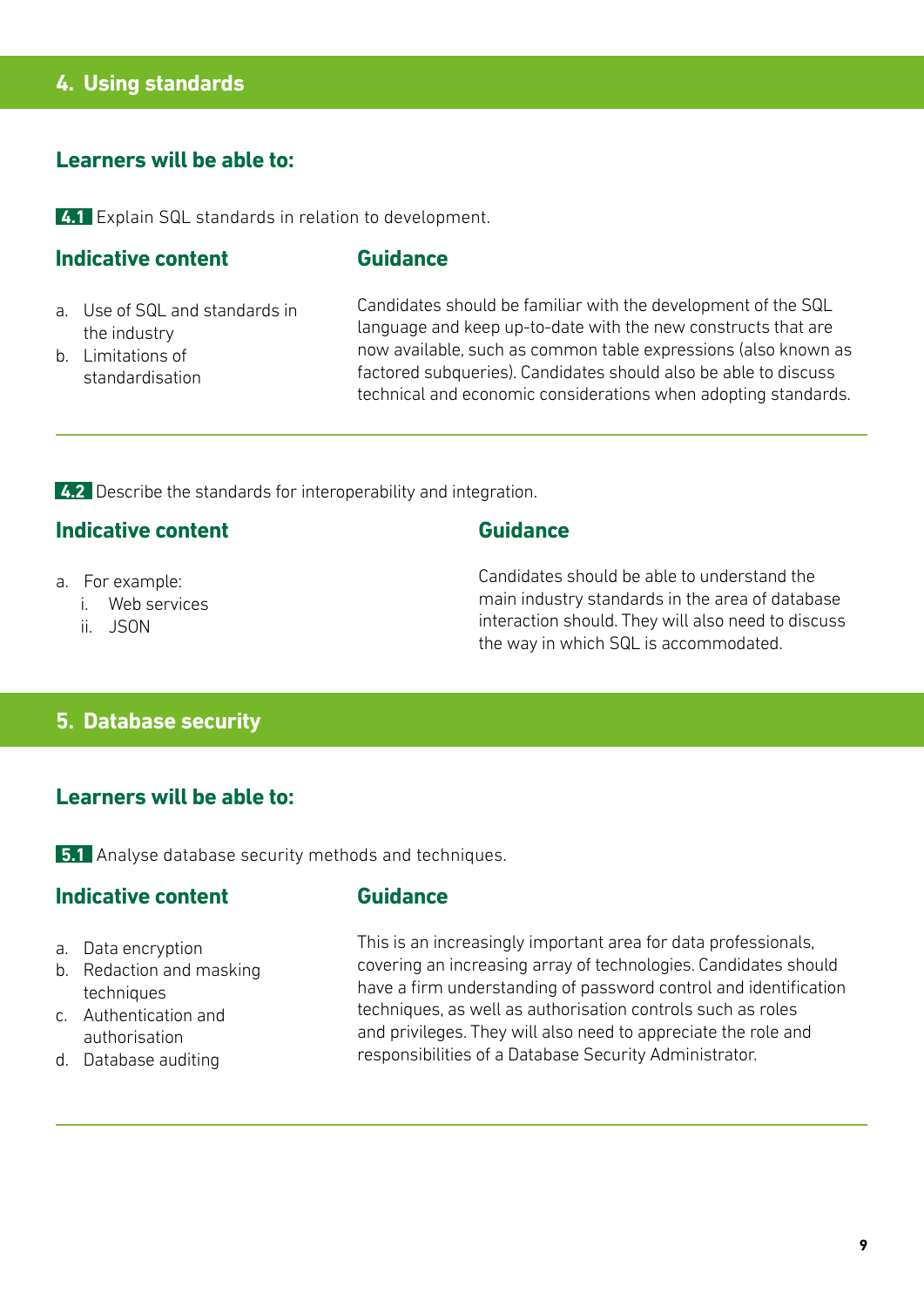### **Examination Format**

This module is assessed through completion of an invigilated written exam.

|                       | <b>Type</b> Three written questions from a choice of five, each with equal marks |
|-----------------------|----------------------------------------------------------------------------------|
|                       | <b>Duration</b> Three hours                                                      |
| <b>Supervised</b> Yes |                                                                                  |
|                       | <b>Open Book</b> No (no materials can be taken into the examination room)        |
|                       | <b>Passmark</b> 10/25 (40%)                                                      |
|                       | <b>Delivery</b> Paper format only                                                |
|                       |                                                                                  |

Adjustments and/or additional time can be requested in line with the BCS reasonable adjustments policy for candidates with a disability or other special considerations.

# **Question Weighting**

Candidates will choose three questions from a choice of five. All questions are equally weighted and worth 25 marks.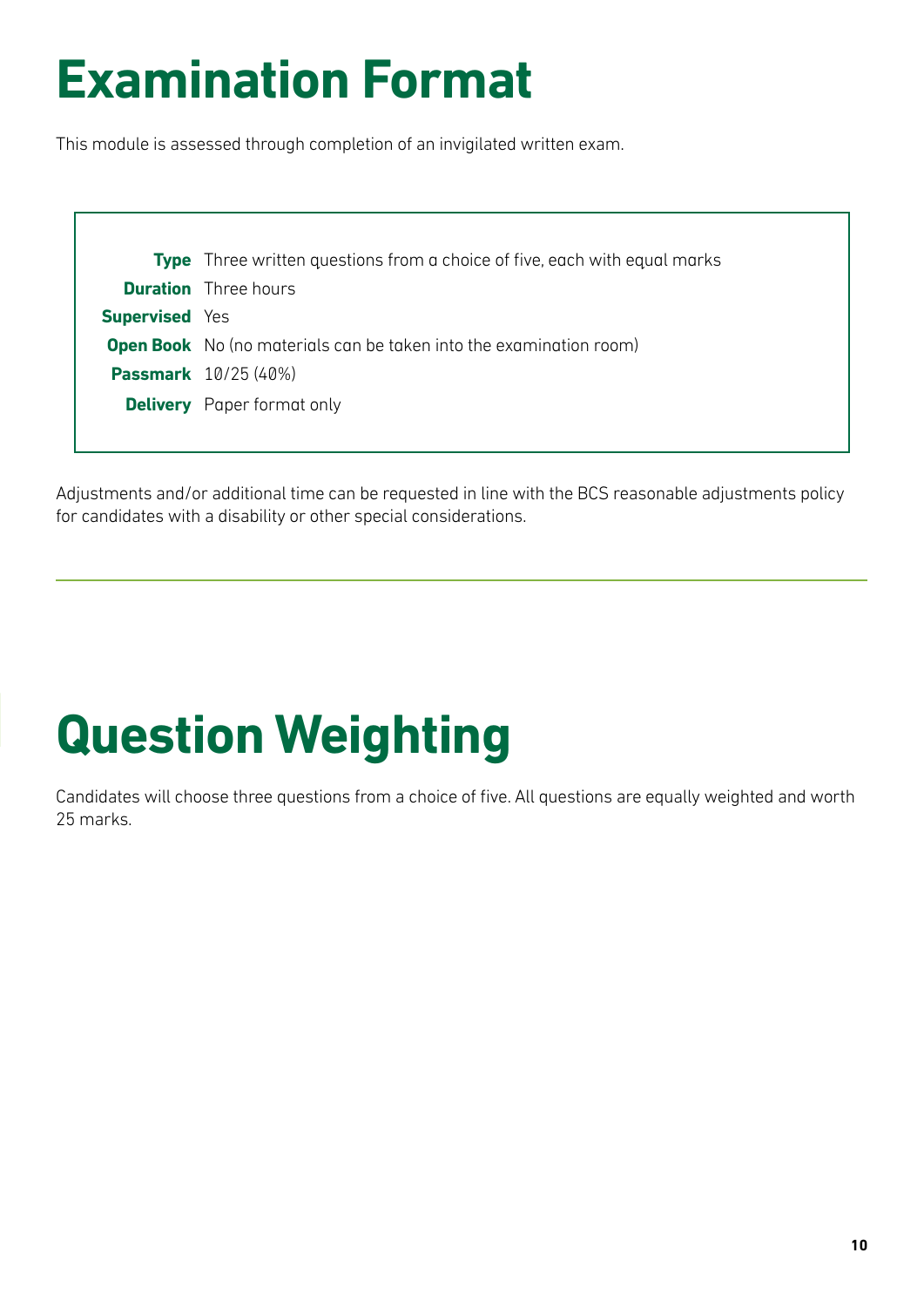### **Recommended Reading**

#### **Primary texts**

**Title:** An Introduction to Database Systems (eighth edition) **Author:** C. J. Date **Publisher:** Addison-Wesley Longman **Date:** 2003 **ISBN:** 978-0321197849

| <b>Title:</b> Database System Concepts (sixth edition)    |  |
|-----------------------------------------------------------|--|
| <b>Author:</b> A. Silberschatz, H. Korth and S. Sudarshan |  |
| <b>Publisher: McGraw-Hill</b>                             |  |
| <b>Date: 2010</b>                                         |  |
| <b>ISBN: 978-0073523323</b>                               |  |
|                                                           |  |

|                   | <b>Title:</b> Principles of Database Management: Practical Guide to Storing, |
|-------------------|------------------------------------------------------------------------------|
|                   | Managing and Analyzing Big and Small Data                                    |
|                   | <b>Author:</b> W. Lemahieu, S. vanden Broucke and B. Baesens                 |
|                   | <b>Publisher:</b> Cambridge University Press                                 |
| <b>Date: 2018</b> |                                                                              |
|                   | <b>ISBN: 978-1107186125</b>                                                  |

|                   | <b>Title:</b> Database Systems: Practical approach to design, implementation, |
|-------------------|-------------------------------------------------------------------------------|
|                   | and management (sixth edition)                                                |
|                   | <b>Author:</b> T. M. Connolly and C. Begg                                     |
|                   | <b>Publisher:</b> Pearson Education                                           |
| <b>Date: 2015</b> |                                                                               |
|                   | <b>ISBN: 978-1292061184</b>                                                   |
|                   |                                                                               |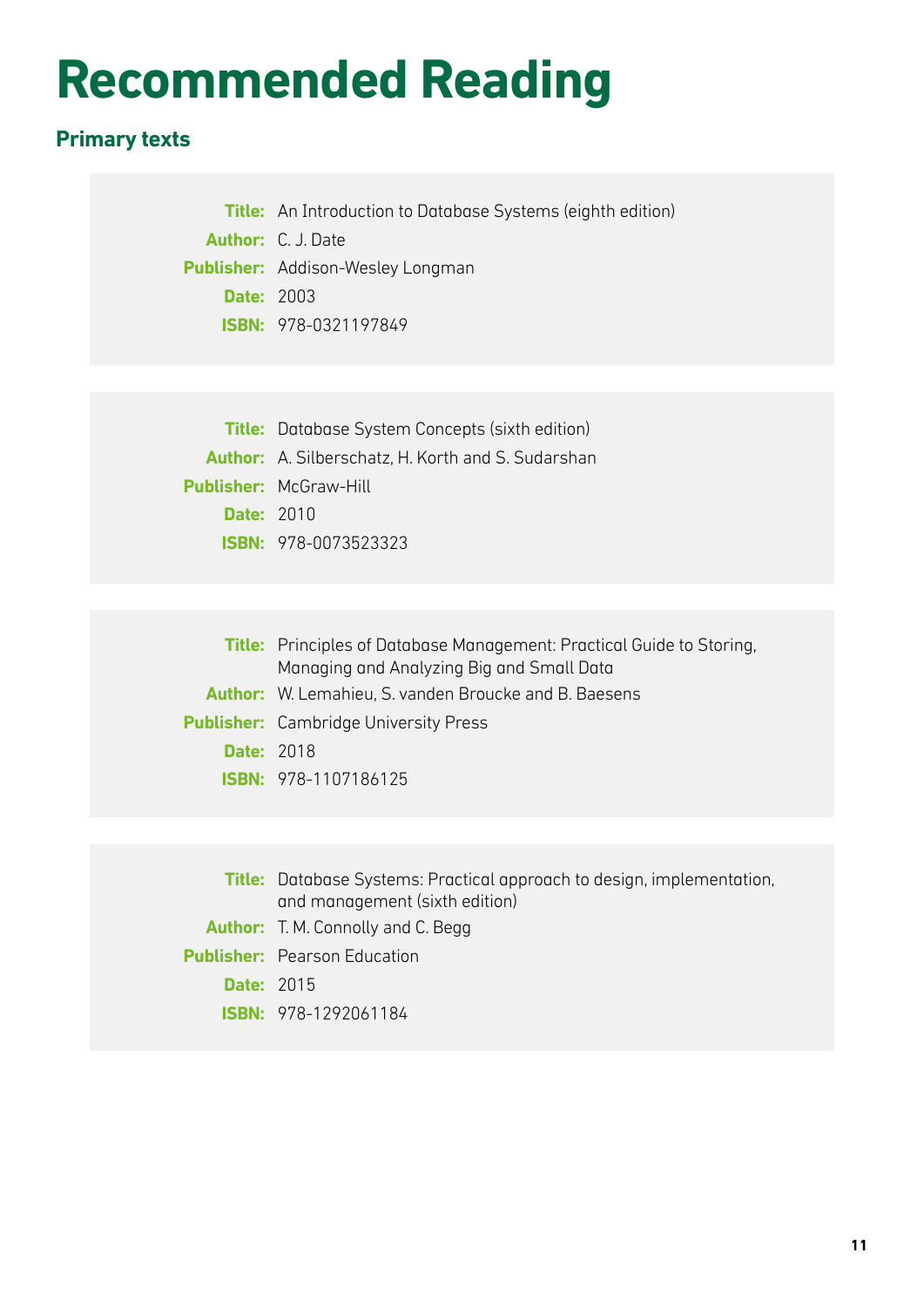#### **Additional texts and resources**

**Title:** SQL 1999: Understanding Relational Language Components **Author:** J. Melton and A. Simon **Publisher:** Morgan-Kaufmann **Date:** 2003 **ISBN:** 978-1558604568

**Title:** The Ultimate Guide from Beginner to Expert - Learn and Master SQL in No Time **Author:** P. Adams **Publisher:** Addison Wesley **Date:** 2016 **ISBN:** 978-1540700520

|                            | <b>Title:</b> Designing Data-Intensive Applications: The Big Ideas Behind<br>Reliable, Scalable, and Maintainable Systems |
|----------------------------|---------------------------------------------------------------------------------------------------------------------------|
|                            | <b>Author:</b> M. Kleppmann                                                                                               |
| <b>Publisher: O'Reilly</b> |                                                                                                                           |
| <b>Date: 2017</b>          |                                                                                                                           |
|                            | <b>ISBN: 978-1449373320</b>                                                                                               |

### **Using BCS Books**

Accredited Training Organisations may include excerpts from BCS books in the course materials. If you wish to use excerpts from the books you will need a license from BCS. To request a license, please contact the Head of Publishing at BCS outlining the material you wish to copy and its intended use.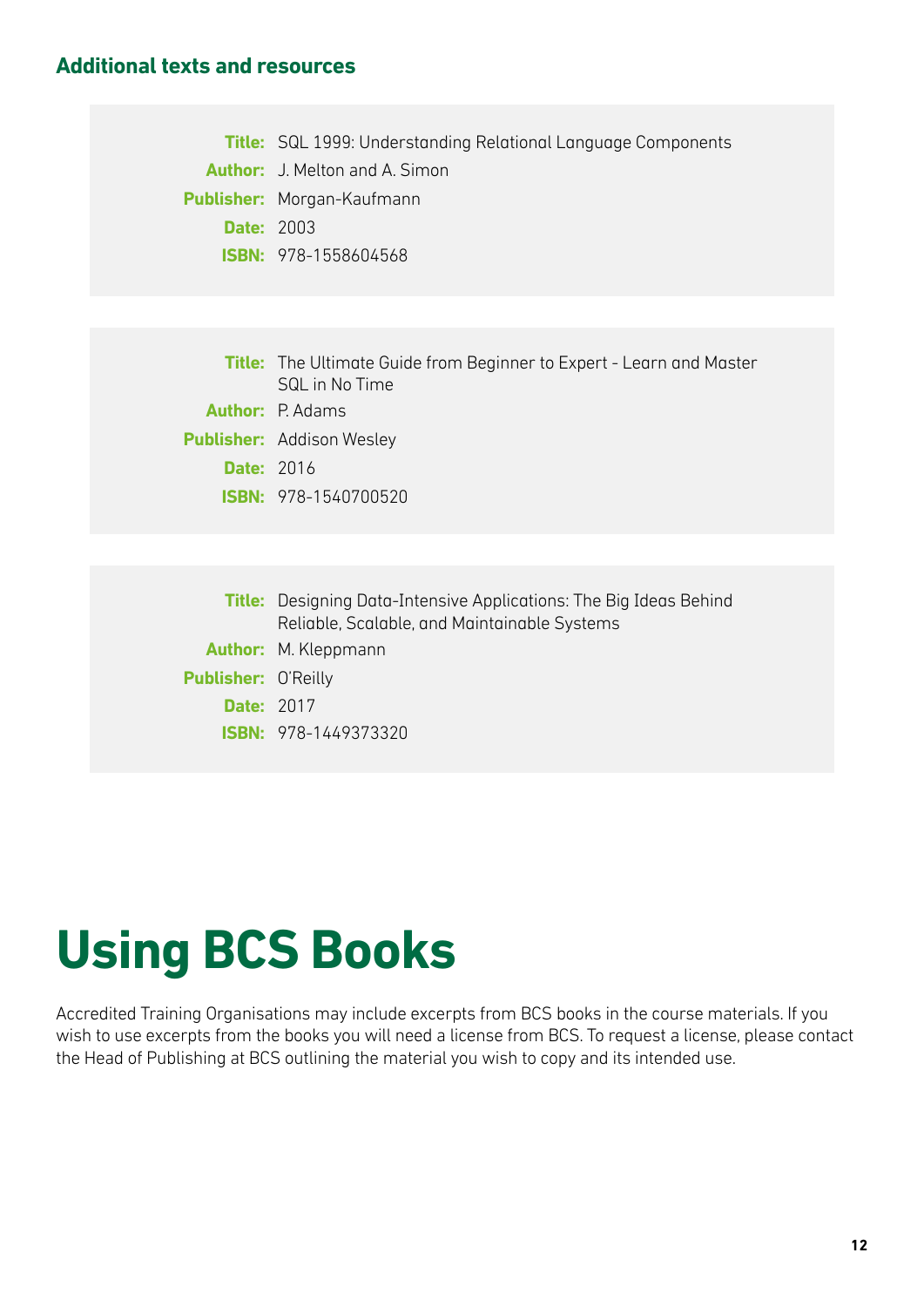# **Document Change History**

Any changes made to the syllabus shall be clearly documented with a change history log. This shall include the latest version number, date of the amendment and changes made. The purpose is to identify quickly what changes have been made.

#### **Version Number Changes Made**

Version 1.0 July 2021

Document Creation